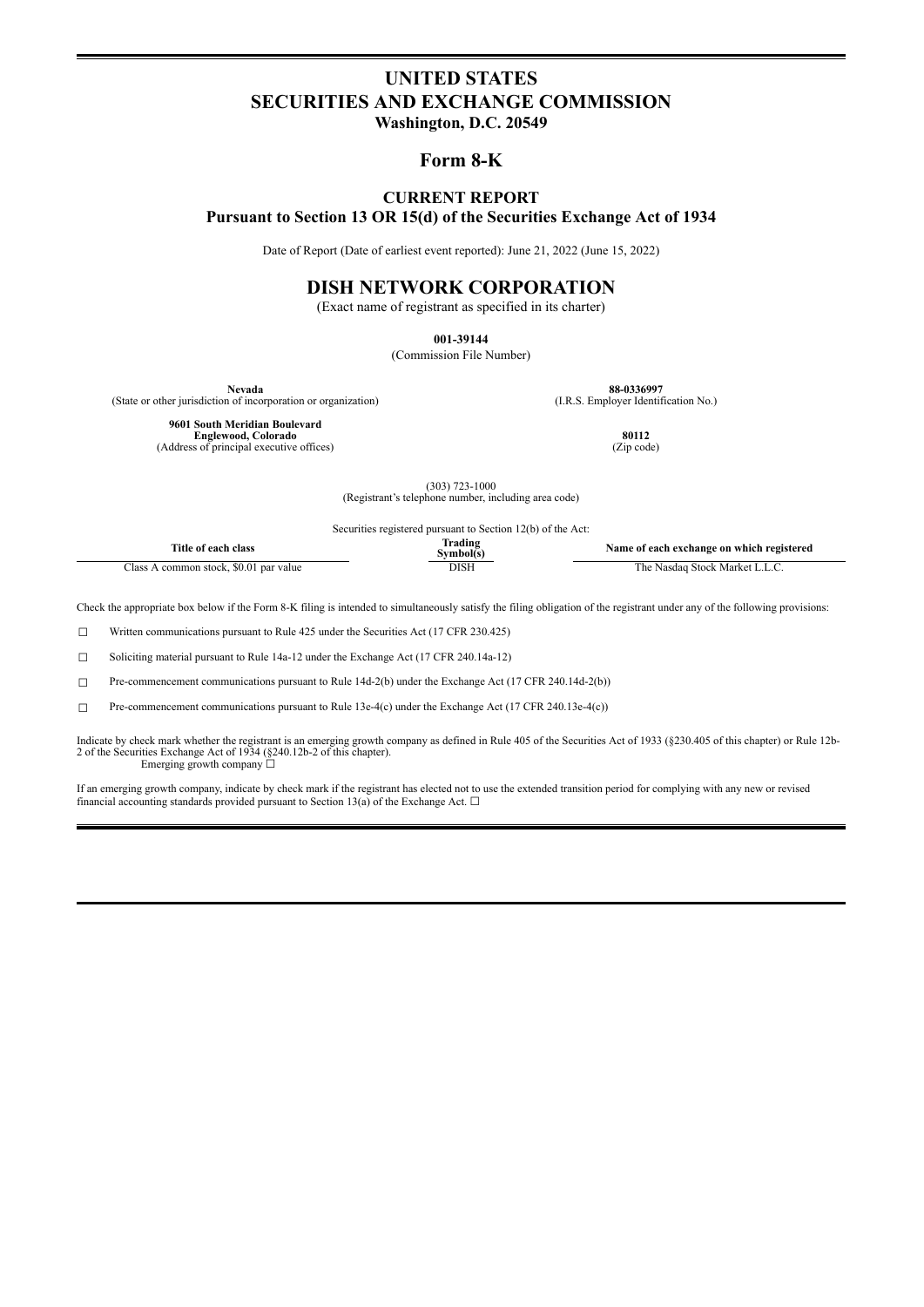#### **Item 1.01 Entry into a Material Definitive Agreement.**

## *Amendment to Master Network Services Agreement with T-Mobile*

As previously disclosed in DISH Network Corporation's ("DISH" or "we") public filings, on July 1, 2020 we and T-Mobile US, Inc. ("TMUS") have entered into a master network services agreement for the provision of network services by TMUS to us (the "MNSA"). The descriptions of the MNSA in those public filings are hereby incorporated by reference. As previously disclosed in DISH's Quarterly Report on Form 10-Q for the quarter ended March 31, 2022 (the "10-Q"), during the first quarter of 2022, we and TMUS reached a proposed settlement that would amend the MNSA in a manner that addresses a number of matters between the parties. On June 15, 2022, we and TMUS entered into a binding term sheet (the "Binding Term Sheet") reflecting a proposed settlement and amendment to the MNSA, which differs from the proposed settlement reported in the 10-Q.

The Binding Term Sheet sets forth certain modifications of the pricing and certain other terms of the MNSA and resolves all outstanding disputes between the parties with respect to the MNSA. As a result, DISH will pay lower rates to TMUS, with these reduced rates applied retroactively to periods beginning January 22, 2022.

We have agreed to a minimum purchase commitment to TMUS of \$3.3 billion over the course of the term of the MNSA (which term remains unchanged), subject to certain terms and conditions.

The Binding Term Sheet also removes certain restrictions on DISH's ability to provide roaming services to customers within the TMUS network footprint. In addition, TMUS has agreed to provide nationwide standard domestic access and in-market roaming to DISH's wireless customers within the TMUS network footprint (which includes areas within the markets where DISH is deploying its own 5G network).

Additionally, TMUS is providing certain assistance to us with respect to the Boost customers who have been migrated off of TMUS's CDMA network. Such assistance includes the provision of replacement devices for CDMA customers and marketing support. TMUS agreed to transfer to DISH (subject to required regulatory approvals) all Boost branded customers of former Sprint affiliates, Shentel and Swiftel, as well as Boost branded customers who were previously part of the California Public Utilities Commission CARE program. We expect to receive more than 100,000 customers as a result of this transfer.

The parties agreed to use commercially reasonable efforts to enter into definitive amendments to the MNSA relating to the contents of the Binding Term Sheet. If the parties are unable to enter into such definitive amendments, the parties will continue to be bound by the terms of the Binding Term Sheet.

The Binding Term Sheet is subject to approval by the United States Department of Justice, Antitrust Division (the "DOJ") in accordance with the Stipulation and Order filed in the United States District Court for the District of Columbia (the "District Court") and will become effective following approval by the DOJ. If the DOJ does not approve the Binding Term Sheet within 60 days following June 15, 2022, the Binding Term Sheet will be terminated, unless the parties agree to extend this period.

The description of the Binding Term Sheet above is not complete and is qualified in its entirety by the actual terms of the Binding Term Sheet, a copy of which will be filed with the U.S. Securities and Exchange Commission as an exhibit to the Company's Quarterly Report on Form 10-Q for the quarterly period ended June 30, 2022.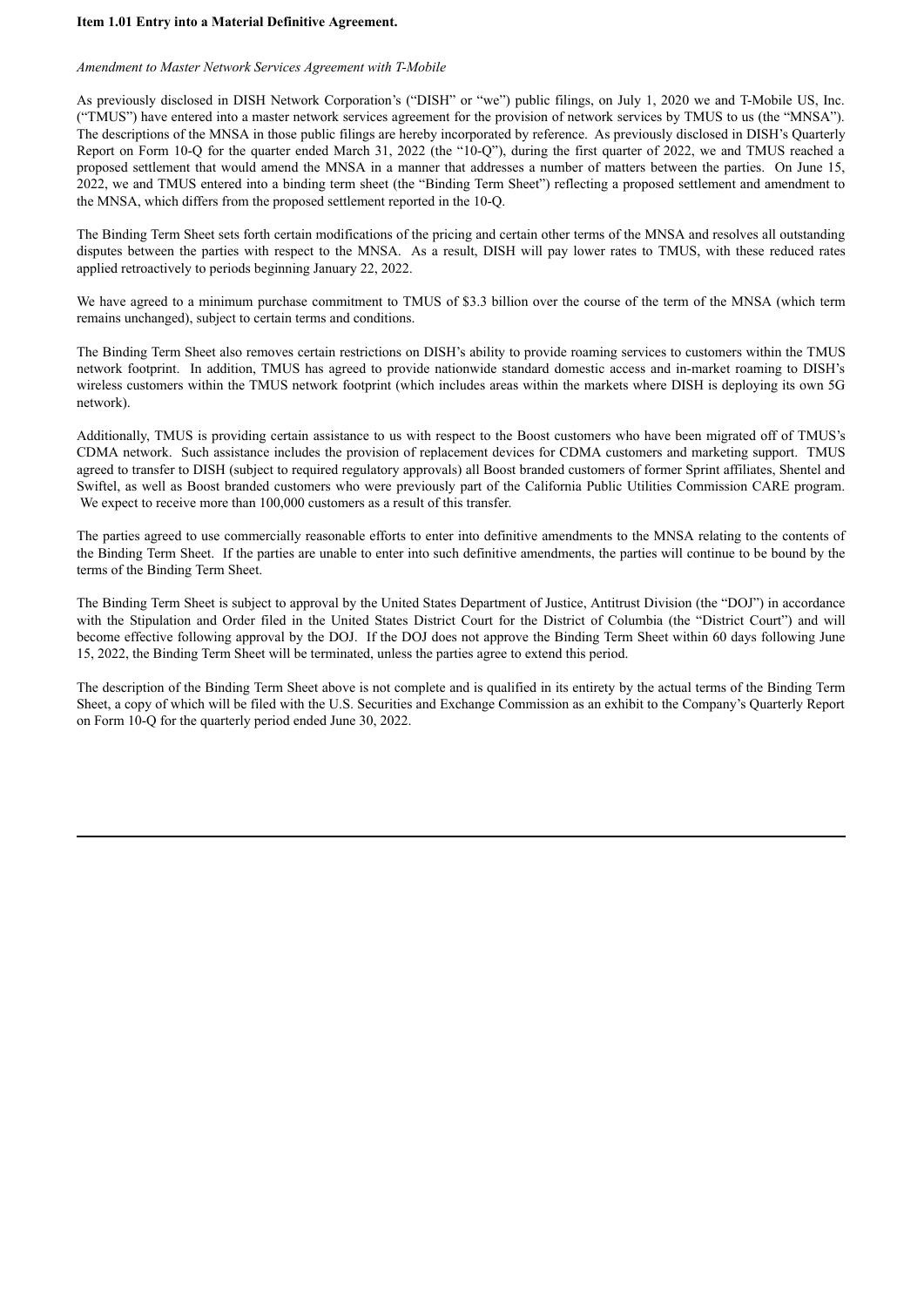## **Item 9.01. Financial Statements and Exhibits.**

| Exhibit No.  | <b>Description</b>                                                                         |
|--------------|--------------------------------------------------------------------------------------------|
| Exhibit 99.1 | Press Release "DISH and T-Mobile Expand Network Services Partnership" dated June 21, 2022. |
| Exhibit 104  | Cover Page Interactive Data File (embedded within the Inline XBRL document).               |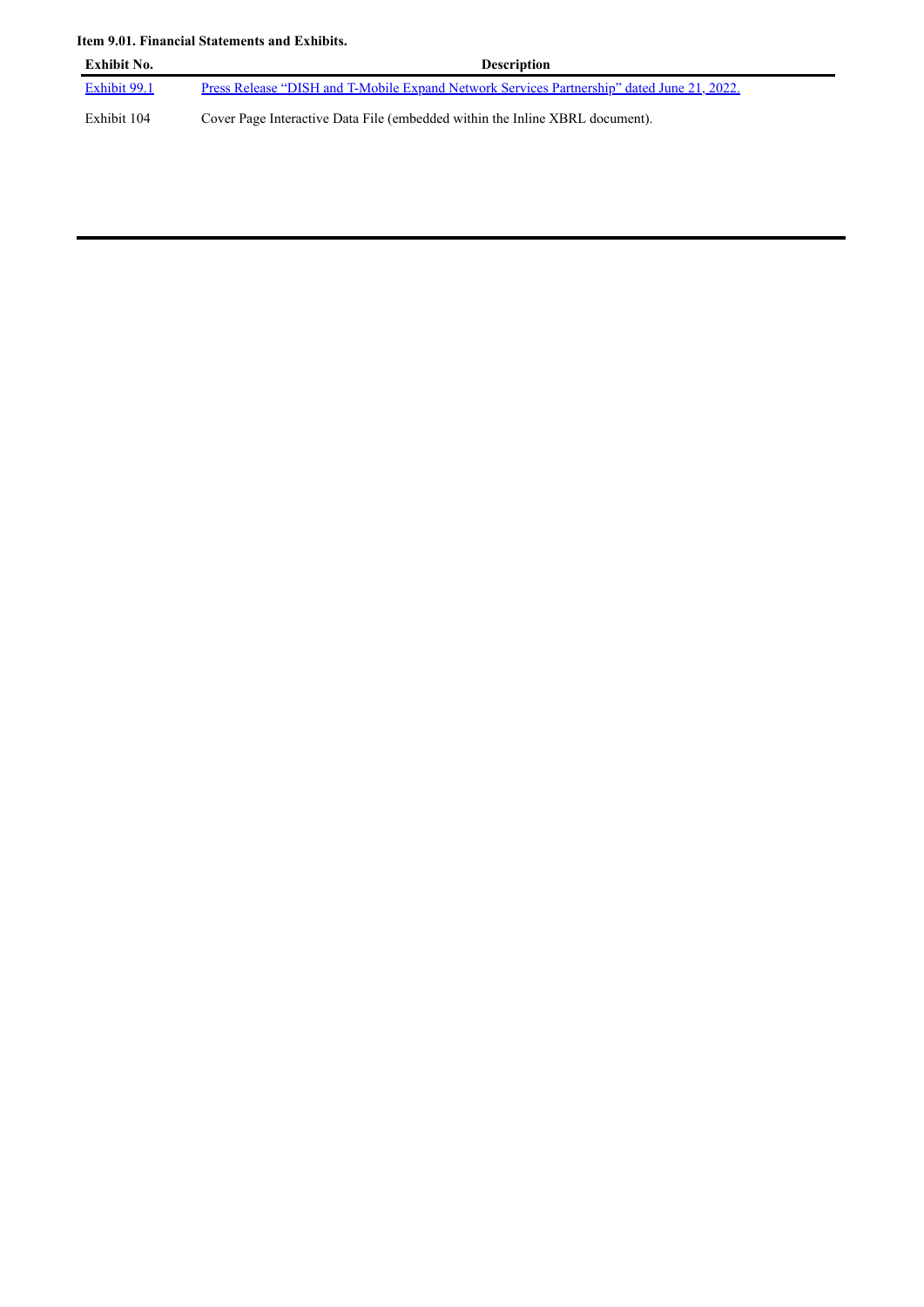## **SIGNATURES**

Pursuant to the requirements of the Securities Exchange Act of 1934, the registrant has duly caused this report to be signed on its behalf by the undersigned hereunto duly authorized.

### DISH NETWORK CORPORATION

Date: June 21, 2022 By: */s/ Timothy A. Messner*

Timothy A. Messner Executive Vice President and General Counsel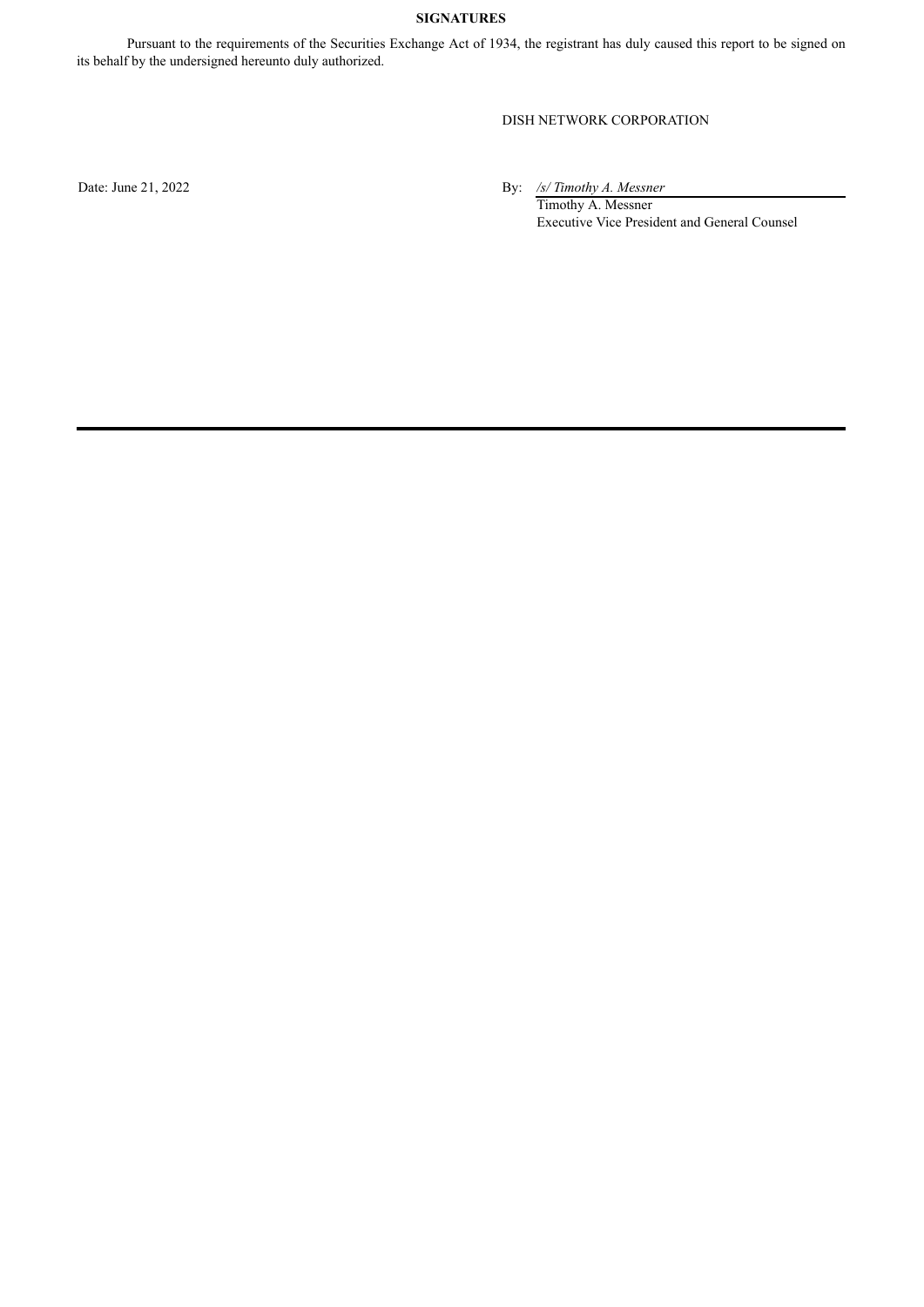#### **DISH and T-Mobile Expand Network Services Partnership**

<span id="page-4-0"></span>**LITTLETON, Colo. and BELLEVUE, Wash., June 21, 2022** — DISH Network (NASDAQ:DISH) and T-Mobile (NASDAQ:TMUS) signed an amendment to the 2020 Master Network Services Agreement (MNSA) that provides customers of DISH's retail wireless brands, including Boost Mobile, access to T-Mobile's nationwide 5G network.

The amendment, which will become effective upon approval by the United States Department of Justice, incorporates financial and operational changes, including improved pricing and enhanced roaming solutions for DISH 5G customers in consideration of an annual minimum revenue commitment through the remaining term of the MNSA

"We are pleased to have reached new terms with T-Mobile that provide DISH with the ability to be more competitive and to meet our customers' evolving needs," said John Swieringa, president and COO, DISH Wireless. "DISH's 5G network now covers more than 20 percent of the U.S. population, and this amendment gives our customers enhanced access to nationwide coverage and in-market roaming while we continue to deploy our own 5G network."

"T-Mobile is building a national, Ultra Capacity 5G network with unprecedented capacity, which has put us in a unique position to support partners like DISH," said Mike Katz, chief marketing officer, T-Mobile. "While DISH customers will benefit from our network, this deal also locks in a multi-billion dollar revenue commitment for our business. It's a win-win."

DISH is committed to providing competition in the wireless market as the nation's fourth facilities-based carrier and the company will continue to expand coverage of DISH's 5G network.

The Term Sheet will not be effective unless it is approved by the DOJ by August 14, 2022.

###